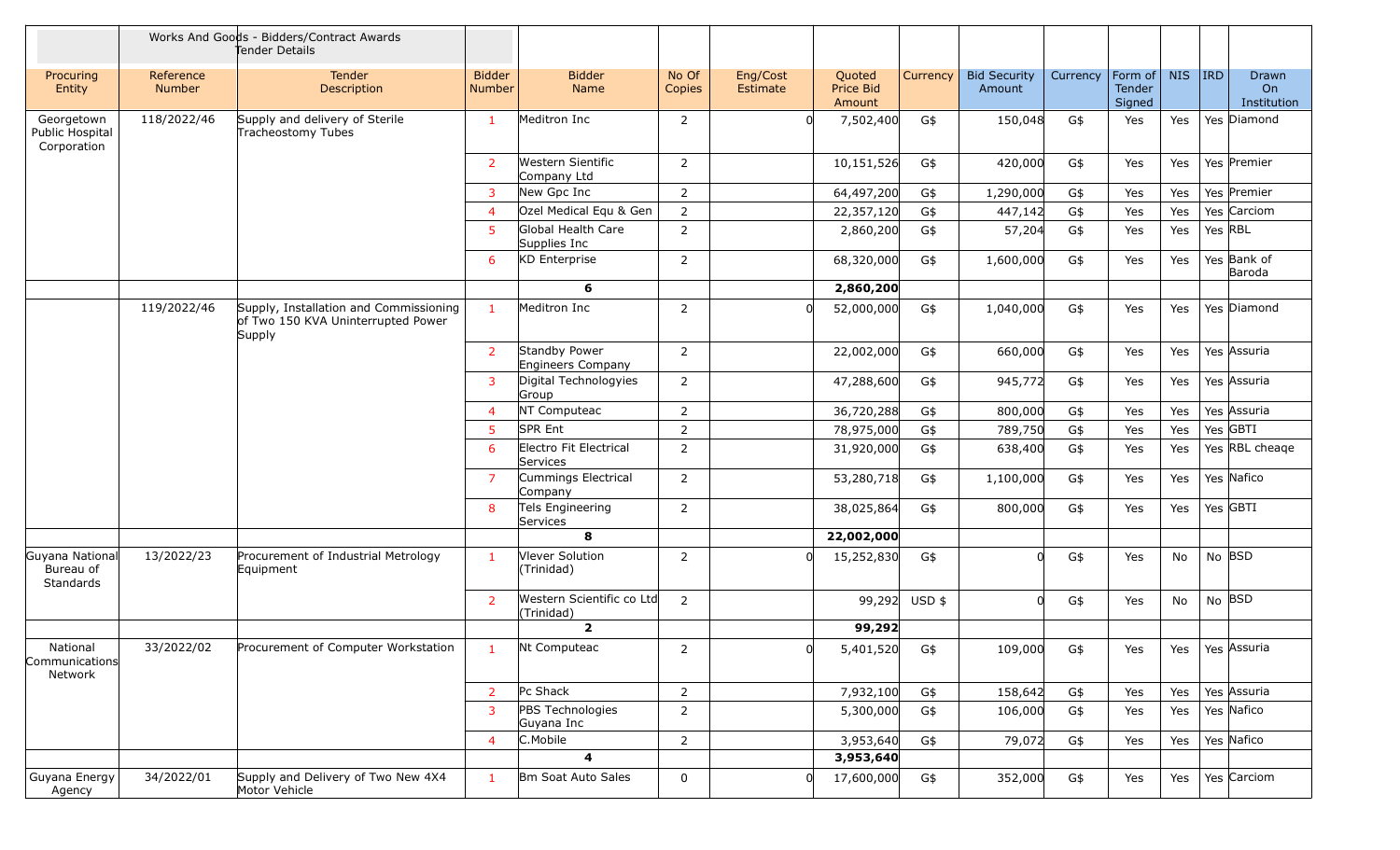|                                 | Works And Goods - Bidders/Contract Awards<br>Tender Details |                                                                                                                                                      |                         |                                               |                 |                      |                                      |          |                               |          |                                     |            |         |                                     |
|---------------------------------|-------------------------------------------------------------|------------------------------------------------------------------------------------------------------------------------------------------------------|-------------------------|-----------------------------------------------|-----------------|----------------------|--------------------------------------|----------|-------------------------------|----------|-------------------------------------|------------|---------|-------------------------------------|
| Procuring<br>Entity             | Reference<br><b>Number</b>                                  | Tender<br>Description                                                                                                                                | <b>Bidder</b><br>Number | <b>Bidder</b><br>Name                         | No Of<br>Copies | Eng/Cost<br>Estimate | Quoted<br><b>Price Bid</b><br>Amount | Currency | <b>Bid Security</b><br>Amount | Currency | Form of $\vert$<br>Tender<br>Signed | <b>NIS</b> | $ $ IRD | Drawn<br><b>On</b><br>Institution   |
|                                 | 34/2022/01                                                  |                                                                                                                                                      | $\overline{2}$          | Ideal Autos Inc                               | 1               |                      | 21,660,000                           | G\$      | 433,200                       | G\$      | Yes                                 | Yes        |         | Yes Nafico                          |
|                                 |                                                             |                                                                                                                                                      |                         | $\overline{2}$                                |                 |                      | 17,600,000                           |          |                               |          |                                     |            |         |                                     |
| Office of the<br>Prime Minister | 34/2022/02                                                  | NDMA- Procurement of Server and Hard<br>Drives Lot 1- Server and Lot 2- Hard<br><b>Drives</b>                                                        | $\mathbf{1}$            | Ability Inspired<br>International L2          |                 |                      | 18,005,055                           | G\$      |                               |          |                                     |            |         |                                     |
|                                 |                                                             |                                                                                                                                                      | $\mathbf{1}$            | Ability Inspired<br>International L1          | $\overline{2}$  | U                    | 9,017,500                            | G\$      | 540,451                       | G\$      | Yes                                 | Yes        |         | Yes Assuria                         |
|                                 |                                                             |                                                                                                                                                      | $\overline{2}$          | C - Mobile L1                                 | $\overline{2}$  |                      | 32,986,800                           | G\$      | 705,148                       | G\$      | Yes                                 | Yes        |         | Yes Nafico                          |
|                                 |                                                             |                                                                                                                                                      | $\overline{2}$          | C - Mobile L2                                 |                 |                      | 6,811,744                            | G\$      |                               |          |                                     |            |         |                                     |
|                                 |                                                             |                                                                                                                                                      | 3                       | Digital Technology<br>Group of Companies L1   | $\overline{2}$  |                      | 25,604,700                           | G\$      | 743,790                       | G\$      | Yes                                 | Yes        |         | Yes Assuria                         |
|                                 |                                                             |                                                                                                                                                      | 3                       | Digital Technology<br>Group of Companies L2   |                 |                      | 11,584,800                           | G\$      |                               |          |                                     |            |         |                                     |
|                                 |                                                             |                                                                                                                                                      | 4                       | Synetch Inc L1                                | $\overline{2}$  |                      | 16,190,000                           | G\$      | 600,000                       | G\$      | Yes                                 | Yes        |         | Yes Premier Ins                     |
|                                 |                                                             |                                                                                                                                                      | 4                       | Synetch Inc L2                                |                 |                      | 10,032,000                           | G\$      |                               |          |                                     |            |         |                                     |
|                                 |                                                             |                                                                                                                                                      | 5                       | RSconex Investment &<br>Management Inc L2     |                 |                      | 11,280,113                           | G\$      |                               |          |                                     |            |         |                                     |
|                                 |                                                             |                                                                                                                                                      | 5.                      | RSconex Investment &<br>Management Inc L1     | 1               |                      | 17,538,909                           | G\$      | 614,517                       | G\$      | Yes                                 | Yes        |         | Yes Caricom                         |
|                                 |                                                             |                                                                                                                                                      | 6                       | NT Computeac L2                               |                 |                      | 12,870,000                           | G\$      |                               |          |                                     |            |         |                                     |
|                                 |                                                             |                                                                                                                                                      | 6                       | NT Computeac L1                               | $\overline{2}$  |                      | 15,788,109                           | G\$      | 590,000                       | G\$      | Yes                                 | Yes        |         | Yes Assuria                         |
|                                 |                                                             |                                                                                                                                                      | $\overline{7}$          | Computer & Electrical<br>Services (St. Lucia) | $\overline{2}$  |                      | 19,036,803                           | G\$      | 456,257                       | G\$      | Yes                                 | N/A        |         | $N/A$ Fin. Inves. &<br>Consul. Ser. |
|                                 |                                                             |                                                                                                                                                      |                         | 13                                            |                 |                      | 6,811,744                            |          |                               |          |                                     |            |         |                                     |
| Bureau of<br><b>Statistics</b>  | 35/2022/03                                                  | Supply and Delivery of Motor vehicles<br>Lot 1: One 4X4 New sports utility<br>Vehicle Lot 2: One New Minibus Lot 3:<br>One New 4X4 Double Cab Pickup | $\mathbf{1}$            | Ideal Autos Inc L3                            | $\mathbf{1}$    |                      | 10,830,000                           | G\$      |                               | G\$      | Yes                                 | Yes        | Yes     |                                     |
|                                 |                                                             |                                                                                                                                                      | 1                       | Ideal Autos Inc L1                            | $\mathbf{1}$    | 0l                   | 17,670,000                           | G\$      | 752,400                       | G\$      | Yes                                 | Yes        |         | Yes Nafico                          |
|                                 |                                                             |                                                                                                                                                      | 1                       | Ideal Autos Inc L2                            | $\mathbf{1}$    |                      | 9,120,000                            | G\$      |                               | G\$      | Yes                                 | Yes        | Yes     |                                     |
|                                 |                                                             |                                                                                                                                                      | $\overline{2}$          | Ansa Motors Guyana Inc<br>L3                  | $\mathbf{1}$    |                      | 9,700,000                            | G\$      | 194,000                       | G\$      | Yes                                 | Yes        |         | Yes Premier                         |
|                                 |                                                             |                                                                                                                                                      | 3                       | RRT Enterprise & Auto<br>Sales L1             | $\overline{2}$  |                      | 24,850,000                           | G\$      | 497,000                       | G\$      | Yes                                 | Yes        |         | Yes Premier                         |
|                                 |                                                             |                                                                                                                                                      | 3                       | RRT Enterprise & Auto<br>Sales L3             | $\overline{2}$  |                      | 14,850,000                           | G\$      | 297,000                       | G\$      | Yes                                 | Yes        | Yes     |                                     |
|                                 |                                                             |                                                                                                                                                      | 3                       | RRT Enterprise & Auto<br>Sales L <sub>2</sub> | $\overline{2}$  |                      | 9,995,000                            | G\$      | 199,900                       | G\$      | Yes                                 | Yes        | Yes     |                                     |
|                                 |                                                             |                                                                                                                                                      | 4                       | BM Soat Auto Sales L3                         | $\mathbf 0$     |                      | 9,200,000                            | G\$      |                               | G\$      | Yes                                 | Yes        | Yes     |                                     |
|                                 |                                                             |                                                                                                                                                      | 4                       | BM Soat Auto Sales L2                         | $\mathbf 0$     |                      | 7,600,000                            | G\$      |                               | G\$      | Yes                                 | Yes        | Yes     |                                     |
|                                 |                                                             |                                                                                                                                                      | 4                       | BM Soat Auto Sales L1                         | $\mathbf 0$     |                      | 9,600,000                            | G\$      | 528,000                       | G\$      | Yes                                 | Yes        |         | Yes Carciom                         |
|                                 |                                                             |                                                                                                                                                      | 5.                      | Beharry Auto Motive Ltd                       | $\overline{2}$  |                      | 10,277,430                           | G\$      |                               | G\$      | Yes                                 | Yes        | Yes     |                                     |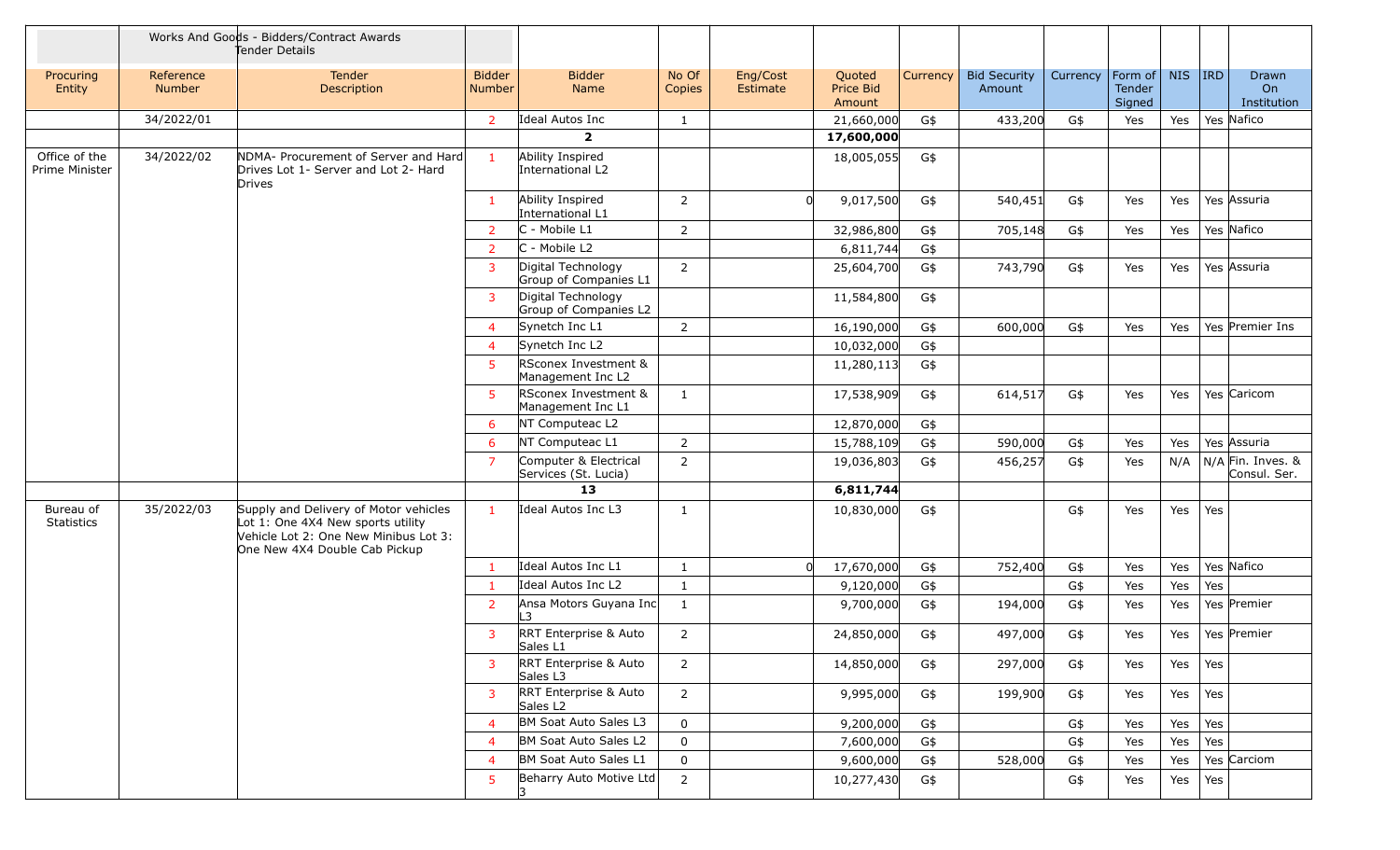|                                                            | Works And Goods - Bidders/Contract Awards<br>Tender Details |                                                                                                            |                                |                                         |                 |                      |                               |          |                               |          |                             |            |            |                            |
|------------------------------------------------------------|-------------------------------------------------------------|------------------------------------------------------------------------------------------------------------|--------------------------------|-----------------------------------------|-----------------|----------------------|-------------------------------|----------|-------------------------------|----------|-----------------------------|------------|------------|----------------------------|
| Procuring<br>Entity                                        | Reference<br>Number                                         | <b>Tender</b><br>Description                                                                               | <b>Bidder</b><br><b>Number</b> | <b>Bidder</b><br>Name                   | No Of<br>Copies | Eng/Cost<br>Estimate | Quoted<br>Price Bid<br>Amount | Currency | <b>Bid Security</b><br>Amount | Currency | Form of<br>Tender<br>Signed | <b>NIS</b> | <b>IRD</b> | Drawn<br>On<br>Institution |
|                                                            | 35/2022/03                                                  |                                                                                                            | 5 <sup>5</sup>                 | Beharry Auto Motive Ltd                 | $\overline{2}$  |                      | 9,316,950                     | G\$      |                               | G\$      | Yes                         | Yes        | Yes        |                            |
|                                                            |                                                             |                                                                                                            | 5 <sup>5</sup>                 | Beharry Auto Motive Ltd<br>$1 - 3$      | $\overline{2}$  |                      | 32,178,996                    | G\$      | 643,580                       | G\$      | Yes                         | Yes        |            | Yes Nafico                 |
|                                                            |                                                             |                                                                                                            | 5                              | Beharry Auto Motive Ltd                 | $\overline{2}$  |                      | 12,584,616                    | G\$      |                               | G\$      | Yes                         | Yes        | Yes        |                            |
|                                                            |                                                             |                                                                                                            | 6                              | Massy Motors Guyana<br>Ltd L1           | $\overline{2}$  |                      | 13,600,000                    | G\$      | 536,000                       | G\$      | Yes                         | Yes        |            | Yes RBL                    |
|                                                            |                                                             |                                                                                                            | 6                              | Massy Motors Guyana<br>Ltd L3           | $\overline{2}$  |                      | 6,600,000                     | G\$      |                               | G\$      | Yes                         | Yes        | Yes        |                            |
|                                                            |                                                             |                                                                                                            | 6                              | Massy Motors Guyana<br>Ltd L2           | $\overline{2}$  |                      | 6,600,000                     | G\$      |                               | G\$      | Yes                         | Yes        | Yes        |                            |
|                                                            |                                                             |                                                                                                            | $\overline{7}$                 | Jumbo Jet Auto Sales L2                 | $\overline{2}$  |                      | 12,540,000                    | G\$      | 250,800                       | G\$      | Yes                         | Yes        | Yes        |                            |
|                                                            |                                                             |                                                                                                            | $\overline{7}$                 | Jumbo Jet Auto Sales L3                 | $\overline{2}$  |                      | 16,960,000                    | G\$      | 319,200                       | G\$      | Yes                         | Yes        | Yes        |                            |
|                                                            |                                                             |                                                                                                            | $\overline{7}$                 | Jumbo Jet Auto Sales L1                 | $\overline{2}$  |                      | 21,090,000                    | G\$      | 421,800                       | G\$      | Yes                         | Yes        |            | Yes Nafico                 |
|                                                            |                                                             |                                                                                                            | 8                              | Marics & Company Ltd<br>L3              | $\overline{2}$  |                      | 8,966,955                     | G\$      |                               | G\$      | Yes                         | Yes        | Yes        |                            |
|                                                            |                                                             |                                                                                                            | 8                              | Marics & Company Ltd<br>L1              | $\overline{2}$  |                      | 10,809,480                    | G\$      | 395,529                       | G\$      | Yes                         | Yes        |            | Yes Assuria                |
|                                                            |                                                             |                                                                                                            |                                | 22                                      |                 |                      | 6,600,000                     |          |                               |          |                             |            |            |                            |
| Min. of Labour<br>Human Services<br>and Social<br>Security | 36/2022/39                                                  | Supply and Delivery of Wheelchairs<br>Buses (Land Transport                                                | $\mathbf{1}$                   | Massy Motors Guyana<br>Ltd              | $\overline{2}$  |                      | 25,980,000                    | G\$      | 519,600                       | G\$      | Yes                         | Yes        | Yes Rbl    |                            |
|                                                            |                                                             |                                                                                                            | <sup>2</sup>                   | FH Computer & General<br>Merchandise    | $\overline{2}$  |                      | 19,600,000                    | G\$      | 420,000                       | G\$      | Yes                         | Yes        |            | Yes Assuria                |
|                                                            |                                                             |                                                                                                            | $\mathbf{3}$                   | Beharry Auto Motive Ltd                 | $\mathbf{1}$    |                      | 35,029,008                    | G\$      | 700,580                       | G\$      | Yes                         | Yes        |            | Yes Nafico                 |
|                                                            |                                                             |                                                                                                            | $\overline{4}$                 | <b>BM Soat Auto Sales</b>               | $\mathbf 0$     |                      | 19,600,000                    | G\$      | 392,000                       | G\$      | Yes                         | Yes        |            | Yes Caricom                |
|                                                            |                                                             |                                                                                                            |                                | $\overline{\mathbf{4}}$                 |                 |                      | 19,600,000                    |          |                               |          |                             |            |            |                            |
| Ministry of<br>Education                                   | 42/2022/40                                                  | Completion of Windows & Doors and<br>Roof Works at Good Hope Secondary                                     | $\mathbf{1}$                   | K&P Project Electrical<br>Service       | $\overline{2}$  | 31,802,175           | $\Omega$                      | G\$      | 500,000                       | G\$      | No                          | Yes        |            | Yes Premier                |
|                                                            |                                                             |                                                                                                            |                                | $\mathbf{1}$                            |                 |                      | O                             |          |                               |          |                             |            |            |                            |
|                                                            | 43/2022/40                                                  | Plumbing Works- the Completion of<br>Plumbing Works at the General<br>Secondary School- Good Hope          |                                | Rohit Persaud Const Ser<br>& Plumbing   | 3               | 53,129,679           | 57,284,205                    | G\$      | 500,000                       | G\$      | Yes                         | Yes        |            | Yes Carciom                |
|                                                            |                                                             |                                                                                                            | <sup>2</sup>                   | K&P Electrical Ser &<br><b>Supplies</b> |                 |                      | <sup>0</sup>                  | G\$      | 350,000                       | G\$      | No                          | Yes        |            | Yes Premier                |
|                                                            |                                                             |                                                                                                            |                                | $\overline{\mathbf{2}}$                 |                 |                      | $\mathbf{0}$                  |          |                               |          |                             |            |            |                            |
|                                                            | 44/2022/40                                                  | Supply, Delivery, Installation and<br>Testing and Equipment- Upper<br>Corentyne Industrial Training Centre | $\mathbf{1}$                   | J&R Shepgerd<br>Investment              | $\overline{2}$  |                      | 9,226,800                     | G\$      | 184,538                       | G\$      | Yes                         | Yes        |            | Yes Hand in Hand           |
|                                                            |                                                             |                                                                                                            | $\overline{2}$                 | Netcom                                  | $\overline{2}$  |                      | 53,366,820                    | G\$      | 1,100,000                     | G\$      | Yes                         | Yes        |            | Yes Diamond                |
|                                                            |                                                             |                                                                                                            | $\overline{3}$                 | Caribbean Solutions                     | $\overline{2}$  |                      | 28,318,010                    | G\$      | 566,360                       | G\$      | Yes                         | Yes        |            | Yes Nafico                 |
|                                                            |                                                             |                                                                                                            | $\overline{4}$                 | Platinum Sales &<br>Services            | $\overline{2}$  |                      | 336,748,800                   | G\$      | 6,734,976                     | G\$      | Yes                         | Yes        |            | Yes Carciom                |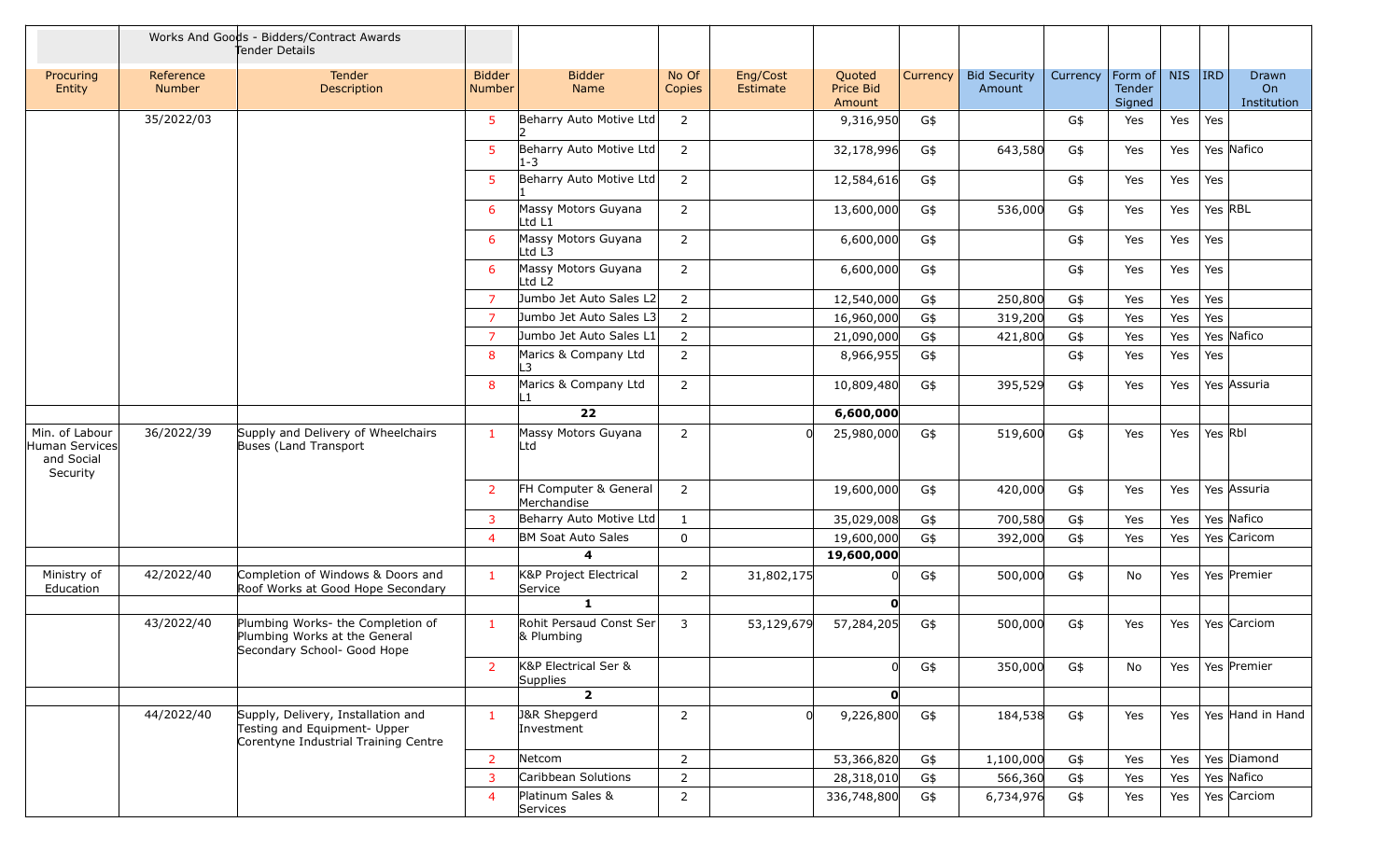|                     | Works And Goods - Bidders/Contract Awards<br>Tender Details |                                                                                                          |                                |                                                                 |                 |                      |                               |          |                               |          |                             |            |            |                                   |
|---------------------|-------------------------------------------------------------|----------------------------------------------------------------------------------------------------------|--------------------------------|-----------------------------------------------------------------|-----------------|----------------------|-------------------------------|----------|-------------------------------|----------|-----------------------------|------------|------------|-----------------------------------|
| Procuring<br>Entity | Reference<br>Number                                         | <b>Tender</b><br>Description                                                                             | <b>Bidder</b><br><b>Number</b> | <b>Bidder</b><br>Name                                           | No Of<br>Copies | Eng/Cost<br>Estimate | Quoted<br>Price Bid<br>Amount | Currency | <b>Bid Security</b><br>Amount | Currency | Form of<br>Tender<br>Signed | <b>NIS</b> | <b>IRD</b> | <b>Drawn</b><br>On<br>Institution |
|                     | 44/2022/40                                                  |                                                                                                          | 5                              | Meditron Inc                                                    | $\overline{2}$  |                      | 68,512,800                    | G\$      | 1,370,256                     | G\$      | Yes                         | Yes        |            | Yes Diamond                       |
|                     |                                                             |                                                                                                          | 6                              | The Hardware Depot                                              | $\overline{2}$  |                      | 83,966,547                    | G\$      | 1,679,331                     | G\$      | Yes                         | Yes        |            | Yes Diamond                       |
|                     |                                                             |                                                                                                          | 7                              | <b>S&amp;K CONST</b><br><b>CONSULTANCY Ser &amp;</b><br>Gen Sup | 2               |                      | 42,438,139                    | G\$      | 848,763                       | G\$      | Yes                         | Yes        |            | Yes Carciom                       |
|                     |                                                             |                                                                                                          | 8                              | A. Orgasein Gen<br>Contracting                                  | $\overline{2}$  |                      | 123,065,200                   | G\$      | 632,000                       | G\$      | Yes                         | Yes        |            | Yes Premier                       |
|                     |                                                             |                                                                                                          | -9                             | General Distributors                                            | $\overline{2}$  |                      | 36,791,788                    | G\$      | 1,000,000                     | G\$      | Yes                         | Yes        |            | Yes Carciom                       |
|                     |                                                             |                                                                                                          | 10                             | Clever Solution Itd                                             | 2               |                      | 88,082,786                    | G\$      | 1,800,000                     | G\$      | Yes                         | Yes        |            | Yes Assuria                       |
|                     |                                                             |                                                                                                          | 11                             | Western Scientific Co<br>Ltd                                    | $\overline{2}$  |                      | 359,069                       | $USD$ \$ | 3,150,000                     | G\$      | Yes                         | No         |            | No Premier                        |
|                     |                                                             |                                                                                                          |                                | 11                                                              |                 |                      | 359,069                       |          |                               |          |                             |            |            |                                   |
|                     | 45/2022/40                                                  | Supply, Delivery, Installation and<br>Testing and Equipment- Secondary<br>Competency Certificate Program | $\mathbf{1}$                   | <b>J&amp;R Shephard</b><br>Investment                           | $\overline{2}$  |                      | 8,833,500                     | G\$      | 176,670                       | G\$      | Yes                         | Yes        |            | Yes Hand in Hand                  |
|                     |                                                             |                                                                                                          | -2                             | The Hardware Depot                                              | $\overline{2}$  |                      | 309,882,725                   | G\$      | 6,462,703                     | G\$      | Yes                         | Yes        |            | Yes Diamond                       |
|                     |                                                             |                                                                                                          | 3                              | Ele's Trading &<br>Hardware                                     | 1               |                      | 227,437,225                   | G\$      | 8,898,262                     | G\$      | Yes                         | Yes        |            | Yes Carciom                       |
|                     |                                                             |                                                                                                          | $\overline{4}$                 | Platinum Sales &<br>Services                                    | $\overline{2}$  |                      | 444,913,100                   | G\$      | 8,988,262                     | G\$      | Yes                         | Yes        |            | Yes Carciom                       |
|                     |                                                             |                                                                                                          | -51                            | Technocon Investments<br>Procurement & Gen<br>Contract          | $\overline{2}$  |                      | 92,056,787                    | G\$      | 2,000,000                     | G\$      | Yes                         | Yes        |            | Yes Assuria                       |
|                     |                                                             |                                                                                                          | 6                              | A. Ograsein                                                     | $\overline{2}$  |                      | 256,298,900                   | G\$      | 4,000,000                     | G\$      | Yes                         | Yes        |            | Yes Premier                       |
|                     |                                                             |                                                                                                          | $\overline{7}$                 | S&K Construction /<br>Consultancy Services                      | $\overline{2}$  |                      | 458,244,400                   | G\$      | 9,162,588                     | G\$      | Yes                         | Yes        |            | Yes Carciom                       |
|                     |                                                             |                                                                                                          | 8                              | General Distributors                                            | $\overline{2}$  |                      | 170,409,911                   | G\$      | 4,000,000                     | G\$      | Yes                         | Yes        |            | Yes Carciom                       |
|                     |                                                             |                                                                                                          | -9                             | Netcom                                                          | $\overline{2}$  |                      | 266,235,030                   | G\$      | 5,340,000                     | G\$      | Yes                         | Yes        |            | Yes Diamond                       |
|                     |                                                             |                                                                                                          | 10                             | Western Scientific<br>Company Ltd                               | $\overline{2}$  |                      | 55,224                        | $USD$ \$ | 2,520,000                     | G\$      | Yes                         | No         |            | No Premier                        |
|                     |                                                             |                                                                                                          | 11                             | Meditron Inc                                                    | $\overline{2}$  |                      | 23,994,584                    | G\$      | 3,937,690                     | G\$      | Yes                         | Yes        |            | Yes Diamond                       |
|                     |                                                             |                                                                                                          | 12                             | Vlever Solutions Ltd                                            | 2               |                      | 325,594,292                   | G\$      | 6,520,000                     | G\$      | Yes                         | Yes        |            | Yes Assuria                       |
|                     |                                                             |                                                                                                          |                                | $12$                                                            |                 |                      | 55,224                        |          |                               |          |                             |            |            |                                   |
|                     | 46/2022/40                                                  | Upgrade of electrical Systems- Upper<br>Corentyne Industrial Training Centre                             | $\mathbf{1}$                   | Websters Eng &<br>Consultancy                                   | $\overline{2}$  | 0                    | 8,109,793                     | G\$      | 0                             | G\$      | Yes                         | Yes        | Yes BSD    |                                   |
|                     |                                                             |                                                                                                          | $\overline{2}$                 | R. Persid Construction                                          | $\overline{2}$  |                      | 7,160,234                     | G\$      |                               | G\$      | Yes                         | Yes        |            | $Yes$ $BSD$                       |
|                     |                                                             |                                                                                                          | $\overline{3}$                 | Profession Eng & Const<br>Ser                                   | $\overline{2}$  |                      | 12,747,210                    | G\$      |                               | G\$      | Yes                         | Yes        |            | Yes $ $ BSD                       |
|                     |                                                             |                                                                                                          | $\overline{4}$                 | Cummings Electrical Co<br>Ltd                                   | $\overline{2}$  |                      | 10,961,753                    | G\$      |                               | G\$      | Yes                         | Yes        |            | Yes BSD                           |
|                     |                                                             |                                                                                                          | $5\phantom{.0}$                | JR Eng. Slutions                                                | $\overline{2}$  |                      | 8,963,766                     | G\$      |                               | G\$      | Yes                         | Yes        |            | Yes BSD                           |
|                     |                                                             |                                                                                                          | 6                              | K&P Electrical Ser &<br>Supplies                                | $\overline{2}$  |                      | 7,713,258                     | G\$      | 154,265                       | G\$      | Yes                         | Yes        |            | Yes Premier                       |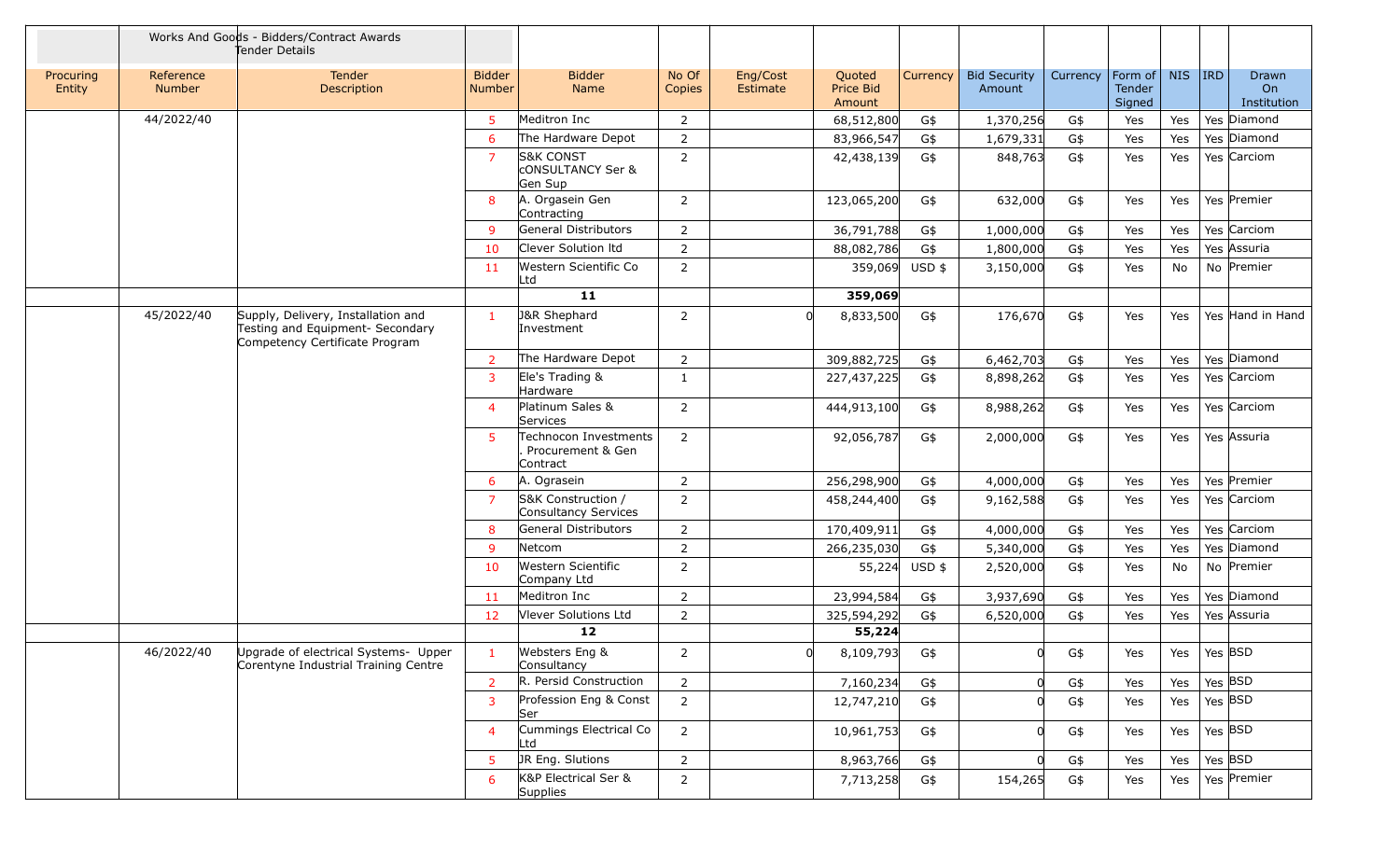|                          | Works And Goods - Bidders/Contract Awards<br>Tender Details |                                                         |                         |                                                       |                 |                      |                               |          |                               |          |                             |            |         |                            |
|--------------------------|-------------------------------------------------------------|---------------------------------------------------------|-------------------------|-------------------------------------------------------|-----------------|----------------------|-------------------------------|----------|-------------------------------|----------|-----------------------------|------------|---------|----------------------------|
| Procuring<br>Entity      | Reference<br>Number                                         | Tender<br>Description                                   | <b>Bidder</b><br>Number | <b>Bidder</b><br>Name                                 | No Of<br>Copies | Eng/Cost<br>Estimate | Quoted<br>Price Bid<br>Amount | Currency | <b>Bid Security</b><br>Amount | Currency | Form of<br>Tender<br>Signed | <b>NIS</b> | $ $ IRD | Drawn<br>On<br>Institution |
|                          | 46/2022/40                                                  |                                                         | $\overline{7}$          | N.Balgobin & Sons<br>Contacing Ser                    | $\overline{2}$  |                      | 8,696,825                     | G\$      | O.                            | G\$      | Yes                         | Yes        | Yes BSD |                            |
|                          |                                                             |                                                         | 8                       | A.Ograsein & Son                                      | $\overline{2}$  |                      | 9,769,935                     | G\$      |                               | G\$      | Yes                         | Yes        | Yes BSD |                            |
|                          |                                                             |                                                         |                         | 8                                                     |                 |                      | 7,160,234                     |          |                               |          |                             |            |         |                            |
| Guyana Defence<br>Force  | 46/2022/53                                                  | Construction of Processing Plant- Agri<br>Corps         | $\mathbf{1}$            | Guybiz Establishment                                  | $\overline{2}$  | 79,022,180           | 78,907,585                    | G\$      | 1,578,151                     | G\$      | Yes                         | Yes        |         | Yes Assuria                |
|                          |                                                             |                                                         | $\overline{2}$          | BML Achi & Eng Inc                                    | 2               |                      | 79,015,160                    | G\$      | 1,580,303                     | G\$      | Yes                         | Yes        |         | Yes Carciom                |
|                          |                                                             |                                                         | 3                       | M&D Invest                                            | 1               |                      | 76,287,590                    | G\$      | 1,700,000                     | G\$      | Yes                         | Yes        |         | Yes Assuria                |
|                          |                                                             |                                                         | 4                       | QA Civil Works                                        | $\overline{2}$  |                      | 73,981,000                    | G\$      | 1,586,405                     | G\$      | Yes                         | Yes        |         | Yes Carciom                |
|                          |                                                             |                                                         |                         | 4                                                     |                 |                      | 73,981,000                    |          |                               |          |                             |            |         |                            |
| Ministry of<br>Education | 47/2022/40                                                  | Supply and Delivery of Digital Antenna<br>Systems-NCERD |                         | No Bids Recevied                                      | $\mathbf 0$     |                      |                               |          |                               | 0        | $\mathbf 0$                 | 0          | $0$ 0   |                            |
|                          |                                                             |                                                         |                         | $\mathbf{1}$                                          |                 |                      | $\mathbf{0}$                  |          |                               |          |                             |            |         |                            |
| Guyana Defence<br>Force  | 47/2022/53                                                  | Procurement of Fresh Local Juices                       | $\mathbf{1}$            | Super Graphics                                        | $\overline{2}$  | U                    | 72,000,000                    | G\$      | 1,440,000                     | G\$      | Yes                         | Yes        |         | Yes Premier                |
|                          |                                                             |                                                         | $\overline{2}$          | AZ HIall Butchery                                     | 1               |                      | 67,500,000                    | G\$      | 1,350,000                     | G\$      | Yes                         | Yes        |         | Yes Carciom                |
|                          |                                                             |                                                         |                         | $\overline{2}$                                        |                 |                      | 67,500,000                    |          |                               |          |                             |            |         |                            |
| Ministry of<br>Education | 48/2022/40                                                  | Supply and Delivery of Combination<br>Chairs            | -1                      | <b>J&amp;R Shepherd</b><br>Investment L1              | $\overline{2}$  | 0l                   | 11,848,590                    | G\$      | 710,915                       | G\$      | Yes                         | Yes        |         | Yes Hand in Hand           |
|                          |                                                             |                                                         | $\mathbf{1}$            | J&R Shepherd<br>Investment L3                         | $\overline{2}$  |                      | 11,848,590                    | G\$      |                               | G\$      | Yes                         | Yes        | Yes     |                            |
|                          |                                                             |                                                         | 1.                      | J&R Shepherd<br>Investment L2                         | $\overline{2}$  | U                    | 11,848,590                    | G\$      |                               | G\$      | Yes                         | Yes        | Yes     |                            |
|                          |                                                             |                                                         | $\overline{2}$          | TR Eng Solutions L3                                   | $\overline{2}$  |                      | 7,461,574                     | G\$      |                               | G\$      | Yes                         | Yes        | Yes     |                            |
|                          |                                                             |                                                         | 2                       | TR Eng Solutions L2                                   | $\overline{2}$  |                      | 7,461,574                     | G\$      |                               | G\$      | Yes                         | Yes        | Yes     |                            |
|                          |                                                             |                                                         | $\overline{2}$          | TR Eng Solutions L1                                   | $\overline{2}$  |                      | 7,461,574                     | G\$      | 447,720                       | G\$      | Yes                         | Yes        |         | Yes Diamond                |
|                          |                                                             |                                                         | 3                       | AS Wood Working EST<br>L3                             | 1               |                      | 10,511,826                    | G\$      |                               | G\$      | Yes                         | Yes        | Yes     |                            |
|                          |                                                             |                                                         | 3                       | AS Wood Working EST<br>- 2                            | $\mathbf{1}$    |                      | 10,208,016                    | G\$      |                               | G\$      | Yes                         | Yes        | Yes     |                            |
|                          |                                                             |                                                         | 3                       | AS Wood Working EST<br>$\mathbf{1}$                   | $\mathbf{1}$    |                      | 10,208,016                    | G\$      | 800,000                       | G\$      | Yes                         | Yes        |         | Yes Assuria                |
|                          |                                                             |                                                         | $\overline{4}$          | Caribbean Solutions L2                                | $\mathbf{1}$    |                      | 10,660,693                    | G\$      | U                             | G\$      | Yes                         | Yes        | Yes     |                            |
|                          |                                                             |                                                         | 4                       | Caribbean Solutions L3                                | 1               |                      | 10,660,693                    | G\$      | 0l                            | G\$      | Yes                         | Yes        | Yes     |                            |
|                          |                                                             |                                                         | 4                       | Caribbean Solutions L1                                | $\mathbf{1}$    |                      | 10,660,693                    | G\$      | 216,214                       | G\$      | Yes                         | Yes        |         | Yes Nafico                 |
|                          |                                                             |                                                         | 5.                      | Regal Sationery &<br>Computer Centre L3               | $\overline{2}$  |                      | 6,683,820                     | G\$      |                               | G\$      | Yes                         | Yes        | Yes     |                            |
|                          |                                                             |                                                         | 5.                      | Regal Sationery &<br>Computer Centre L2               | $\overline{2}$  |                      | 6,683,820                     | G\$      |                               | G\$      | Yes                         | Yes        | Yes     |                            |
|                          |                                                             |                                                         | 5.                      | Regal Sationery &<br>Computer Centre L1               | $\overline{2}$  |                      | 6,683,820                     | G\$      | 401,029                       | G\$      | Yes                         | Yes        |         | Yes Assuria                |
|                          |                                                             |                                                         | 6                       | S&K Const Consultancy<br>Ser & Gen Supplies Inc<br>L3 | $\overline{2}$  |                      | 14,391,000                    | G\$      |                               | G\$      | Yes                         | Yes        | Yes     |                            |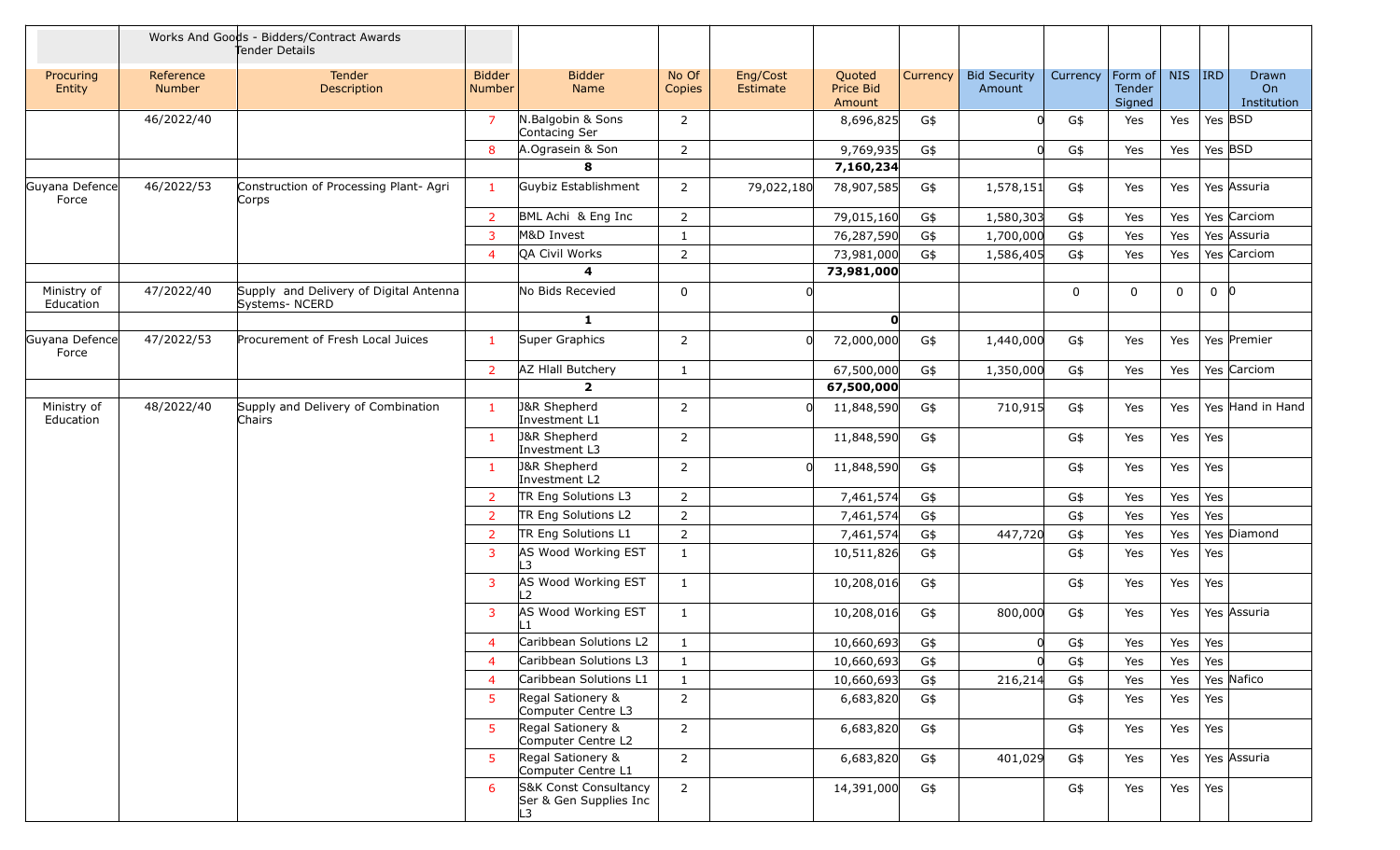|                             |                     | Works And Goods - Bidders/Contract Awards<br>Tender Details                                                                                                                                                          |                         |                                                       |                 |                      |                               |          |                               |          |                             |            |         |                            |
|-----------------------------|---------------------|----------------------------------------------------------------------------------------------------------------------------------------------------------------------------------------------------------------------|-------------------------|-------------------------------------------------------|-----------------|----------------------|-------------------------------|----------|-------------------------------|----------|-----------------------------|------------|---------|----------------------------|
| Procuring<br>Entity         | Reference<br>Number | Tender<br>Description                                                                                                                                                                                                | <b>Bidder</b><br>Number | <b>Bidder</b><br>Name                                 | No Of<br>Copies | Eng/Cost<br>Estimate | Quoted<br>Price Bid<br>Amount | Currency | <b>Bid Security</b><br>Amount | Currency | Form of<br>Tender<br>Signed | <b>NIS</b> | $ $ IRD | Drawn<br>On<br>Institution |
|                             | 48/2022/40          |                                                                                                                                                                                                                      | 6                       | S&K Const Consultancy<br>Ser & Gen Supplies Inc<br>L2 | $\overline{2}$  |                      | 14,391,000                    | G\$      |                               | G\$      | Yes                         | Yes        | Yes     |                            |
|                             |                     |                                                                                                                                                                                                                      | -6                      | S&K Const Consultancy<br>Ser & Gen Supplies Inc       | $\overline{2}$  |                      | 12,951,900                    | G\$      | 834,678                       | G\$      | Yes                         | Yes        |         | Yes Carciom                |
|                             |                     |                                                                                                                                                                                                                      | -7                      | The Hardware Depot L2                                 | $\overline{2}$  |                      | 37,577,912                    | G\$      |                               | G\$      | Yes                         | Yes        | Yes     |                            |
|                             |                     |                                                                                                                                                                                                                      | $\overline{7}$          | The Hardware Depot L1                                 | $\overline{2}$  |                      | 36,066,962                    | G\$      | 2,239,784                     | G\$      | Yes                         | Yes        |         | Yes Diamond                |
|                             |                     |                                                                                                                                                                                                                      | $\overline{7}$          | The Hardware Depot L3                                 | $\overline{2}$  |                      | 38,344,346                    | G\$      |                               | G\$      | Yes                         | Yes        | Yes     |                            |
|                             |                     |                                                                                                                                                                                                                      | 8                       | Onkar Persaud Eng Ltd<br>L3                           | $\overline{2}$  |                      | 12,125,665                    | G\$      |                               | G\$      | Yes                         | Yes        | Yes     |                            |
|                             |                     |                                                                                                                                                                                                                      | 8                       | Onkar Persaud Eng Ltd                                 | $\overline{2}$  |                      | 12,125,665                    | G\$      | 727,545                       | G\$      | Yes                         | Yes        |         | Yes Premier                |
|                             |                     |                                                                                                                                                                                                                      | 8                       | Onkar Persaud Eng Ltd<br>L <sub>2</sub>               | $\overline{2}$  |                      | 12,125,665                    | G\$      |                               | G\$      | Yes                         | Yes        | Yes     |                            |
|                             |                     |                                                                                                                                                                                                                      | 9                       | Car Care Ent L3                                       | $\overline{2}$  |                      | 12,152,400                    | G\$      |                               | G\$      | Yes                         | Yes        | Yes     |                            |
|                             |                     |                                                                                                                                                                                                                      | -9                      | Car Care Ent L2                                       | $\overline{2}$  |                      | 11,544,780                    | G\$      |                               | G\$      | Yes                         | Yes        | Yes     |                            |
|                             |                     |                                                                                                                                                                                                                      | -9                      | Car Care Ent L1                                       | $\overline{2}$  |                      | 11,392,875                    | G\$      | 1,139,715                     | G\$      | Yes                         | Yes        |         | Yes Citizen Bank           |
|                             |                     |                                                                                                                                                                                                                      | 10                      | Starcom Office Furniture<br>L3                        | $\overline{2}$  |                      | 12,152,400                    | G\$      |                               | G\$      | Yes                         | Yes        | Yes     |                            |
|                             |                     |                                                                                                                                                                                                                      | 10                      | Starcom Office Furniture<br>∣ 1                       | $\overline{2}$  |                      | 10,937,160                    | G\$      | 692,687                       | G\$      | Yes                         | Yes        |         | Yes Demerara<br>Bank       |
|                             |                     |                                                                                                                                                                                                                      | 10                      | Starcom Office Furniture<br>L2                        | $\overline{2}$  |                      | 11,544,780                    | G\$      |                               | G\$      | Yes                         | Yes        | Yes     |                            |
|                             |                     |                                                                                                                                                                                                                      |                         | 30                                                    |                 |                      | 6,683,820                     |          |                               |          |                             |            |         |                            |
| Guyana Defence<br>Force     | 48/2022/53          | Procurement of Pharmaceutical, Medical<br>Consumables and Devices, Dental<br>Laboratory and X-ray Supplies                                                                                                           | $\mathbf{1}$            | BPI Guyana Inc                                        | $\mathbf{1}$    |                      | 3,031,137                     | G\$      | 60,623                        | G\$      | Yes                         | Yes        |         | Yes Assuria                |
|                             |                     |                                                                                                                                                                                                                      | 2                       | <b>ABD Mediccle</b><br>Investment Inc                 | $\overline{2}$  |                      | 44,378,011                    | G\$      | 887,560                       | G\$      | Yes                         | Yes        |         | Yes Nafico                 |
|                             |                     |                                                                                                                                                                                                                      | 3                       | Mikes Pharmacy                                        | $\overline{2}$  |                      | 32,215,506                    | G\$      | 644,310                       | G\$      | Yes                         | Yes        |         | Yes GBTI                   |
|                             |                     |                                                                                                                                                                                                                      | $\overline{4}$          | Massy Distribution Inc                                | $\overline{2}$  |                      | 2,928,899                     | G\$      | 58,378                        | G\$      | Yes                         | Yes        | Yes RBL |                            |
|                             |                     |                                                                                                                                                                                                                      | 5                       | Meditron Inc                                          | $\overline{2}$  |                      | 65,794,774                    | G\$      | 1,315,895                     | G\$      | Yes                         | Yes        |         | Yes Diamond                |
|                             |                     |                                                                                                                                                                                                                      | 6                       | New GPC Inc                                           | $\overline{2}$  |                      | 93,302,283                    | G\$      | 1,867,000                     | G\$      | Yes                         | Yes        |         | Yes Premier                |
|                             |                     |                                                                                                                                                                                                                      |                         | 6                                                     |                 |                      | 2,928,899                     |          |                               |          |                             |            |         |                            |
| Ministry of<br>Education    | 49/2022/40          | Supply, Delivery, Installation and<br>Testing of ICT Equipment and Furniture<br>for Classrooms and Desktop<br>Computers- MISU Unit and National<br>Library- Lot 1: Computer Accessories,<br>lot 2: Desktop Computers | $\mathbf{1}$            | Star Computer Inc L1                                  | $\overline{2}$  |                      | 109,260,401                   | G\$      | 2,185,305                     | G\$      | Yes                         | Yes        |         | Yes Premier                |
|                             |                     |                                                                                                                                                                                                                      | $\overline{2}$          | Star Computer Inc L2                                  | $\overline{2}$  |                      | 8,526,980                     | G\$      | 174,370                       | G\$      | Yes                         | Yes        | Yes     |                            |
|                             |                     |                                                                                                                                                                                                                      |                         | $\overline{\mathbf{2}}$                               |                 |                      | 8,526,980                     |          |                               |          |                             |            |         |                            |
| Ministry of<br>Home Affairs | 61/2022/51          | Procurement of Office Furniture Guyana<br>Prison Service                                                                                                                                                             |                         | AS Wood Working<br>Establishment                      | $\mathbf{1}$    |                      | 32,199,300                    | G\$      | 843,989                       | G\$      | Yes                         | Yes        |         | Yes Bank of<br>Baroda      |